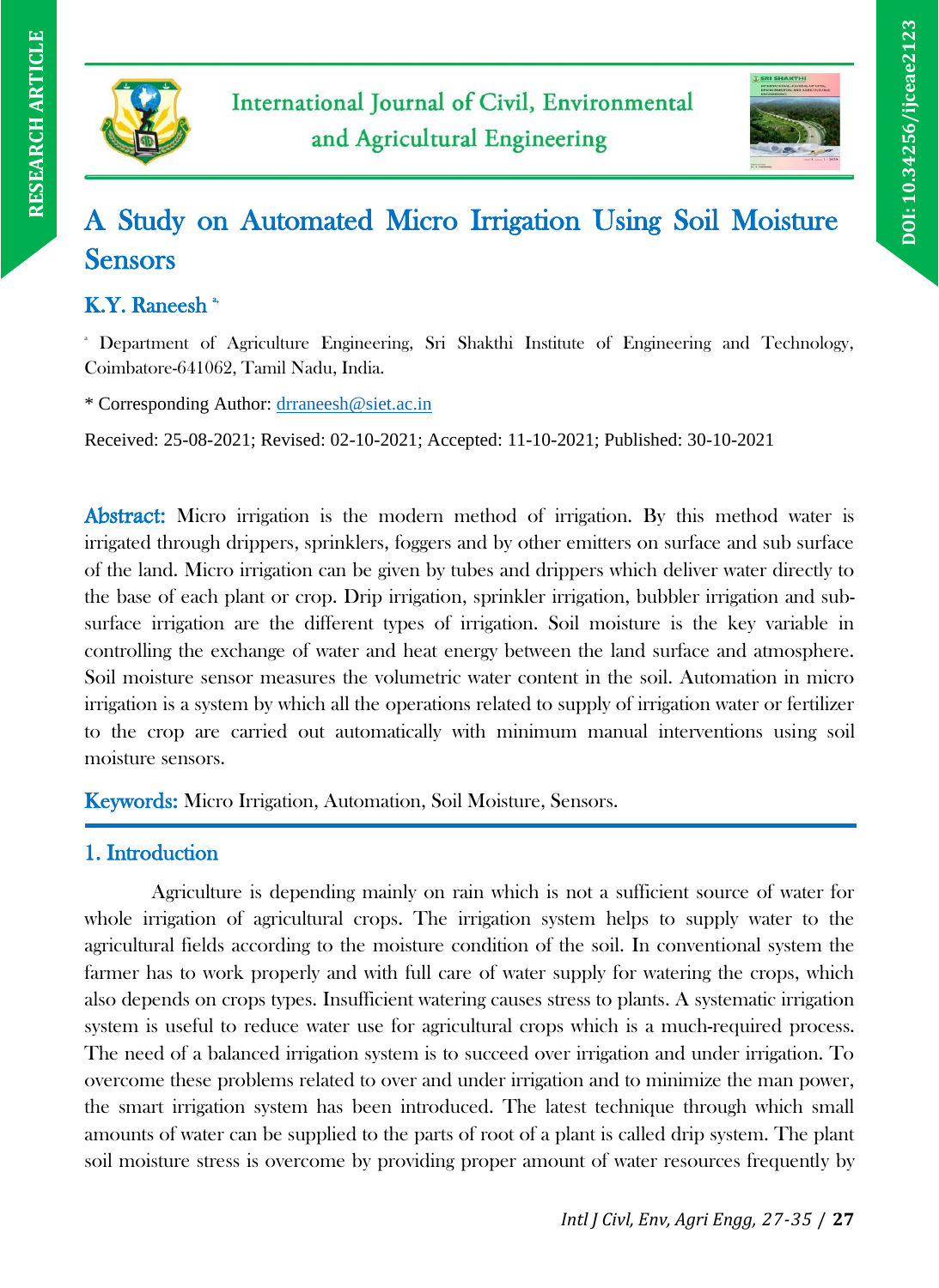which the moisture condition of the soil will retain better condition for plant growth. The full concept of the irrigation system is like traditional techniques of sprinkler or surface irrigation requires half of water sources. Even more specific amounts of water can be supplied for plants. The main objective of this project is to save water and reduce or minimize labour work in the agriculture fields and greenhouses. Continuously monitoring the status of sensors provide signal for taking necessary action to implementing the process and get the output of soil moisture sensor and provide water according to the need or required of crop.

Archana and Priya (2016) proposed a paper in which the humidity and soil moisture sensors are placed in the root zone of the plant. Based on the sensed values the microcontroller is used to control the supply of water to the field. Sonali D. Gainwar and Dinesh V. Rojatkar (2015) proposed a paper in which soil parameters such as pH, humidity, moisture and temperature are measured for getting high yield from soil. This system is fully automated which turns the motor pump ON/OFF as per the level of moisture in the soil. The current field status is not intimated to the farmer.V. R. Balaji and M. Sudha (2016) proposed a paper in which the system derives power from sunlight though photo-voltaic cells. This system does not depend on electricity. The soil moisture sensor has been used and based on the sensed values PIC microcontroller is used to ON/OFF the motor pump.

Weather forecasting is not included in this system. G. Parameswaran and K. Sivaprasath (2016) proposed a smart drip irrigation system using IOT in which humidity, temperature and pH sensors are used. Irrigation status is updated to the server or local host using personal computer. S. Reshma and B.A. Sarath (2016) proposed an IOT based automatic irrigation system using wireless sensor networks in which various sensors are used to measure the soil parameters. This system provides a web interface to the user to monitor and control the system remotely. Weather monitoring is not done in this system. Joaquin Gutierrez (2013) proposed a gateway unit which handles sensor information, triggers actuators, and transmits data to web application. It is powered by photovoltaic panels and has duplex communication link based on cellular internet interface that allows for data inspection and irrigation scheduling to be programmed through web page.

## **Methodology**

The main aim of this project was to provide water automatically to the crops in a greenhouse using microcontroller (Arduino Nino). There are timer-based devices available in India which waters the soil on set interval. They do not sense the soil moisture and the ambient temperature to know if the soil actually needs watering or not. The automated irrigation is used to assist in the growing of agricultural crops, maintenance of landscapes, and vegetation of disturbed soils in dry areas and during periods of inadequate rainfall. Drip and sprinkler irrigation are the most common methods used in automation. As the method of dripping will reduce huge water losses it became a popular method by reducing the labor cost and increasing the yields. When the components are activated, all the components will read and gives the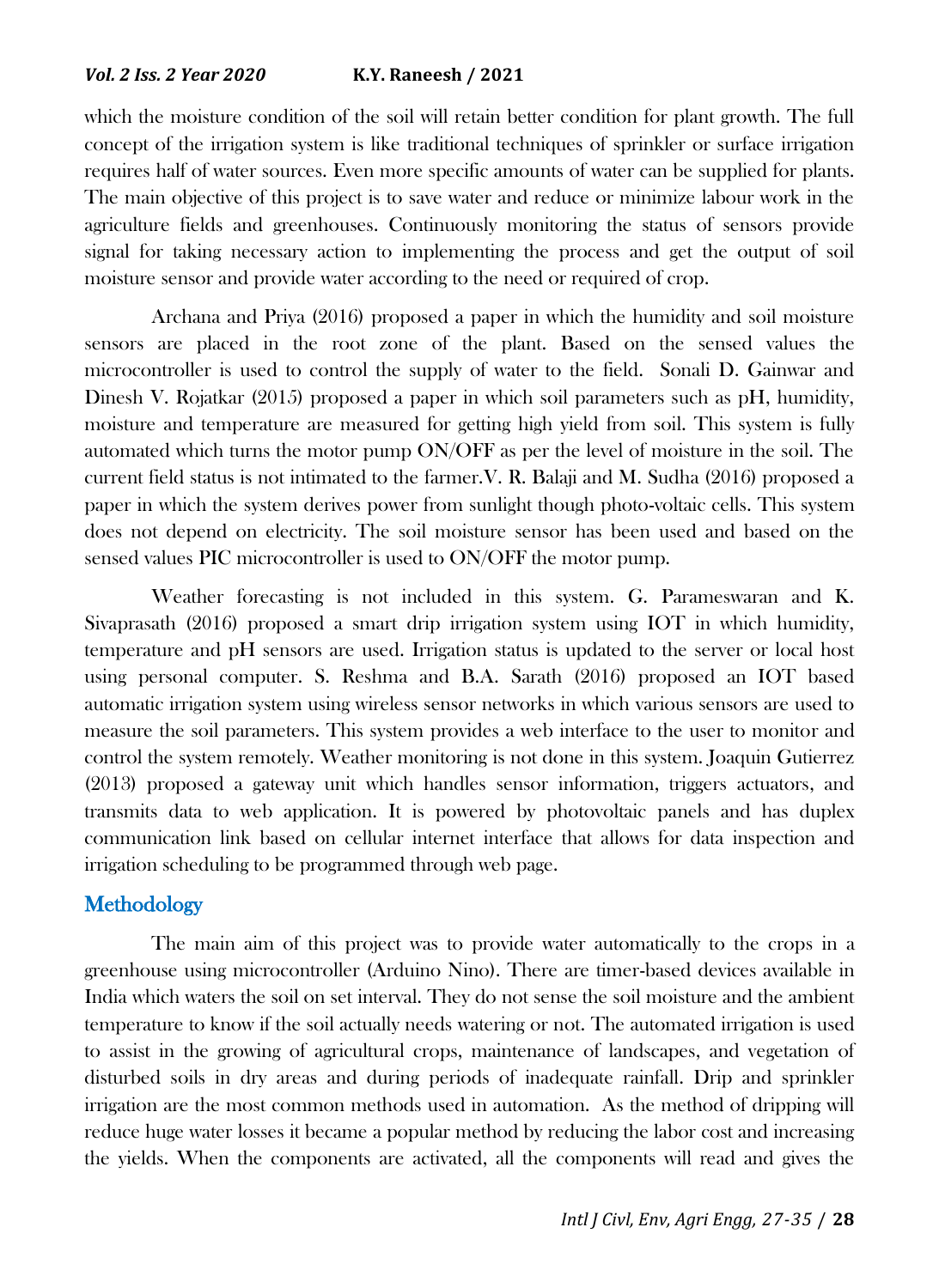output signal to the controller, and the information will be displayed to the farmer. During operation, the controller will access information and when the motors are turned On/Off it will be displayed on the LCD Panel, and serial monitor windows.

#### Arduino Micro-controller

Arduino is an open-source which provide prototyping platform based on easy-to-use software and hardware. Arduino boards are able to read inputs - a finger on a button, light on a sensor - and turn it into an output -turning on an LED, activating a motor, publishing acceptably online. We can tell board what to do by sending a set of instructions to the microcontroller board. To do so we use the Arduino Software (IDE), and the Arduino programming language (based on wiring), based on Processing. The Arduino Uno can be powered via with an external power supply or the USB connection. The power source is selected automatically External or non-USB power can come either from an AC-to-DC adapter or battery. The adapter are |will be connected by plugging a 2.1mm center-positive plug into the board's power jack. Leads from electric battery are often, may be inserted within the Gnd and Vin pin headers of the power connector. The board will operate on, care for Associate in Nursing external provide of six to twenty volts. If provided with less than 7V, however, the 5V pin may provide less than 5 volts and therefore the board is also unstable. If exploitation over 12V, the voltage could overheat and harm the board. The suggested range is seven to twelve volts.

#### Soil Moisture Sensor

Although soil water status will be determined by direct (soil sampling) and indirect (soil moisture sensing) ways, direct methods of observing soil moisture aren't usually used for irrigation planning because they're intrusive and labour intensive and can't offer immediate feedback. Soil wetness probes is may be for good put in at representative points in an agricultural field to supply continual wetness readings over time which will be used for irrigation management. Special care is required when exploitation soil moisture devices in coarse soils since most devices require close contact with the soil matrix that's generally troublesome to achieve in these soils. Most of the presently available volumetrically sensors appropriate for irrigation are insulator. This cluster of sensors estimate soil water content by measurement the soil bulk permittivity (or non-conductor constant) that determines the speed of an Associate in Nursing electromagnetic radiation, non-particulate radiation or pulse through the soil. During a material stuff just like the soil (i.e., created from totally different elements like minerals, air and water), the worth of the permittivity is formed up by the relative contribution of every of the elements. Since the insulator or non-conductor constant of liquid water is far larger than that of the opposite soil constituents, the entire permittivity of the soil or bulk permittivity is principally ruled by the presence of liquid water. The insulator or non-conductor ways use empirical (calibrated) relationships between volumetrical water content and therefore the detector output signal (time, frequency, impedance, wave phase). These techniques are getting wide adopted as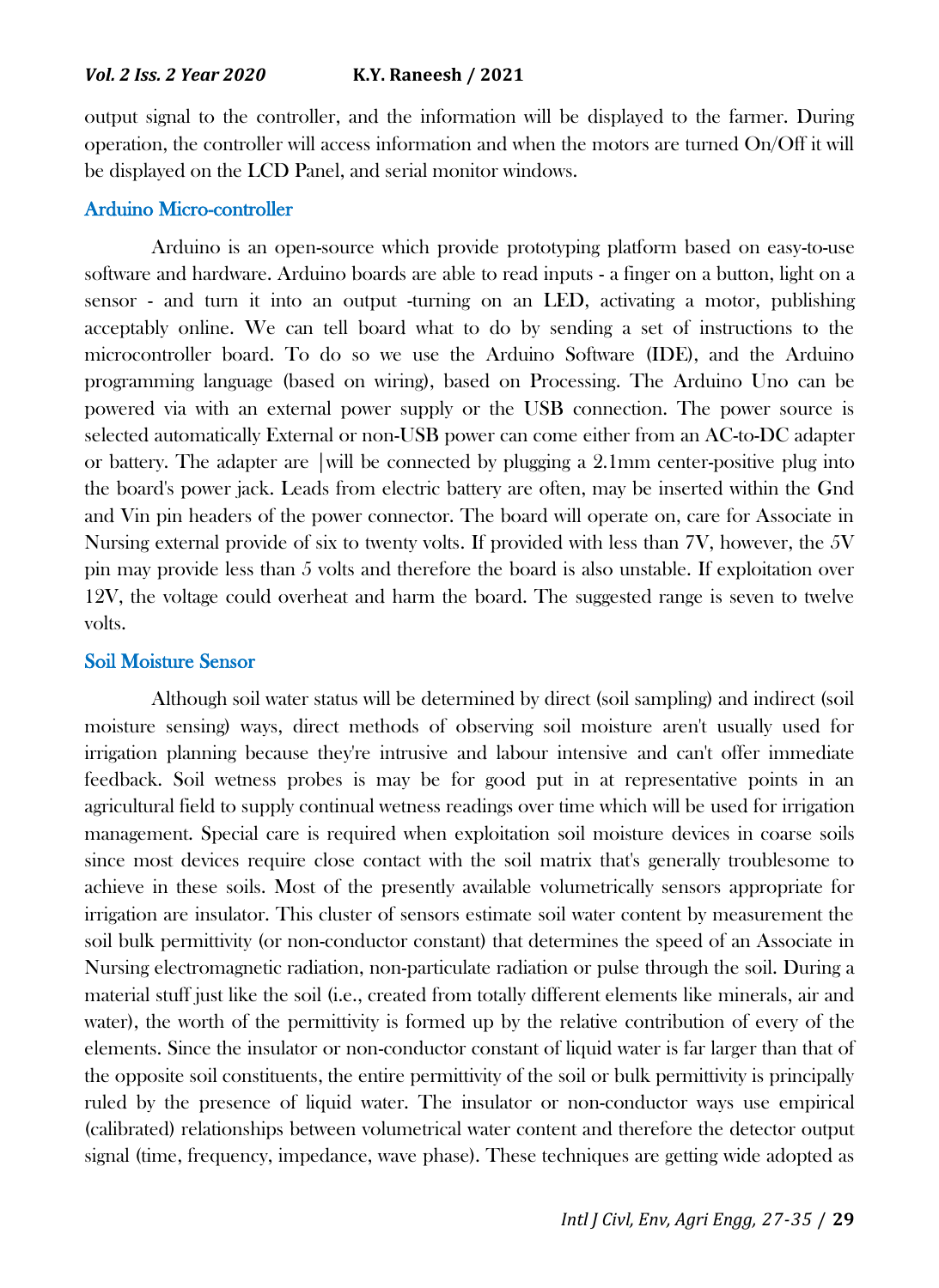a result of they need sensible| reaction time (almost fast measurements), don't need maintenance, and may give continuous readings through automation. Though these sensors are supported the insulator principle the varied varieties out there or accessible (frequency domain reflectometry-FDR, capacitance, time domain transmission-TDT, amplitude domain reflectometry-ADR, time domain reflectometry-TDR, and section transmission) gift necessary variations in terms of standardization needs accuracy, installation and maintenance needs and value.



Figure 1. Soil Moisture Sensor

The steps involved in this automated irrigation process are as follows:

#### Step 1:

In this tutorial, we assume you're using an Arduino Uno You also need a standard USB cable (A plug to B plug): the kind you would connect to a USB printer, for example.

#### Step 2: Download the Arduino environment

Get the latest version from the download page. When the download finishes, unzip the downloaded file. Make sure to preserve the folder structure. Double- click the folder to open it. There should be a few files and sub-folders inside.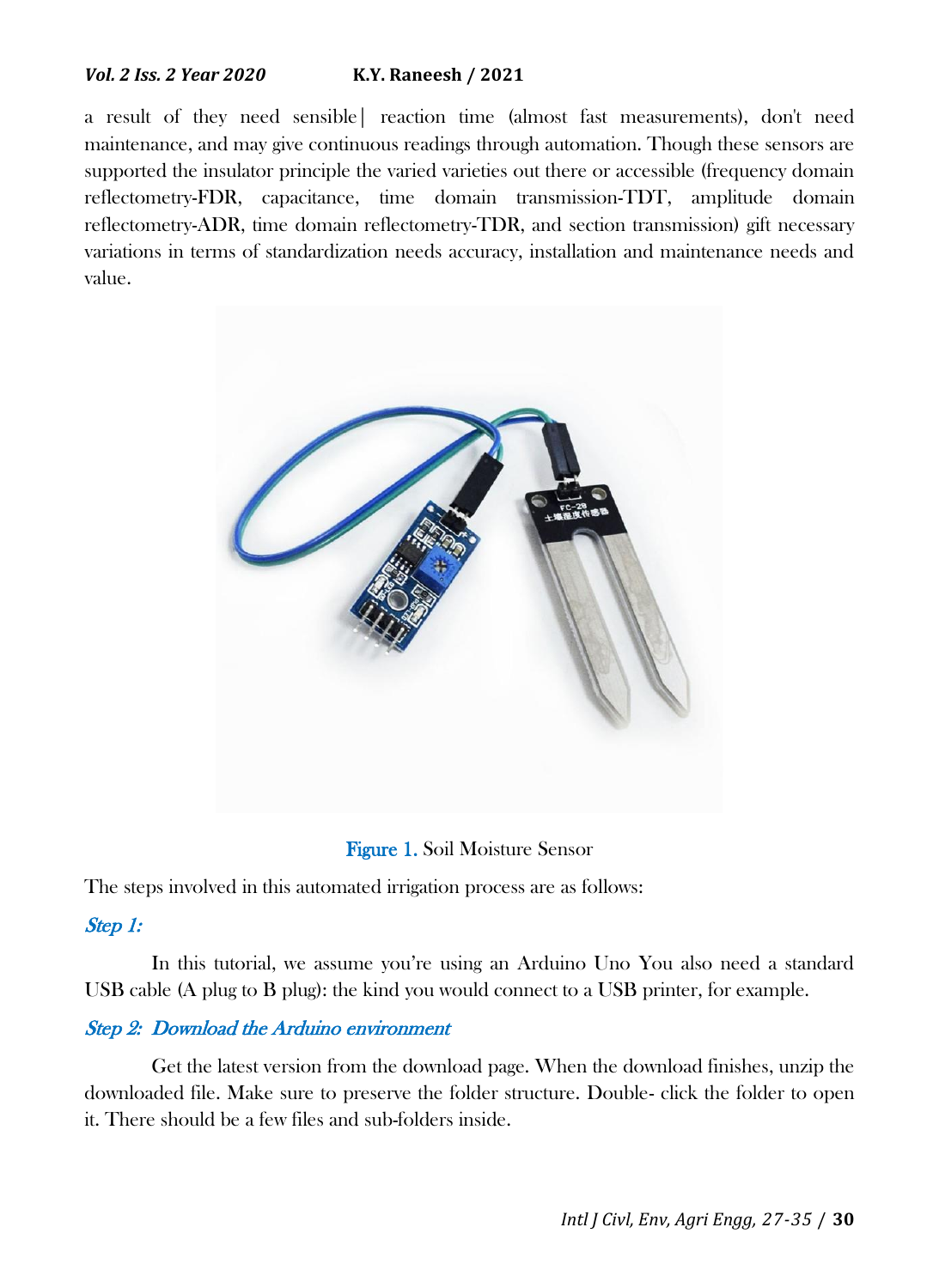

Figure 2. Audrino Board

## Step 3 Connect the board

The Arduino Uno, Mega, Duemilanove and Arduino Nano automatically draw power from either the USB connection to the computer or an external power supply. If you're using an Arduino Diecimila, you'll need to make sure that the board is configured to draw power from the USB connection. The power source is selected with a jumper, a small piece of plastic that fits onto two of the three pins between the USB and power jacks. Check that it's on the two pins closest to the USB port. Connect the Arduino board to your computer using the USB cable. The green power LED (labelled PWR) should go on.

#### Step 4 : Install the drivers

Installing drivers For the Arduino Uno or Arduino Mega 2560 with Windows7, Vista, or XP

#### Step 5: Launch the Arduino application

Double-click the Arduino application. (Note: if the Arduino software loads in the wrong language, you can change it in the preferences dialog. See the environment page for details.)

#### Step 6: Open the blink example

Open the LED blink example sketch: File > Examples > 1.Basics > Blink.

#### Step 7: Select your board

You'll need to select the entry in the Tools  $>$  Board menu that corresponds to your Arduino.

#### Step 8: Select your serial port

Select the serial device of the Arduino board from the Tools | Serial Port menu. This is likely to be COM3 or higher (COM1and COM2 are usually reserved for hardware serial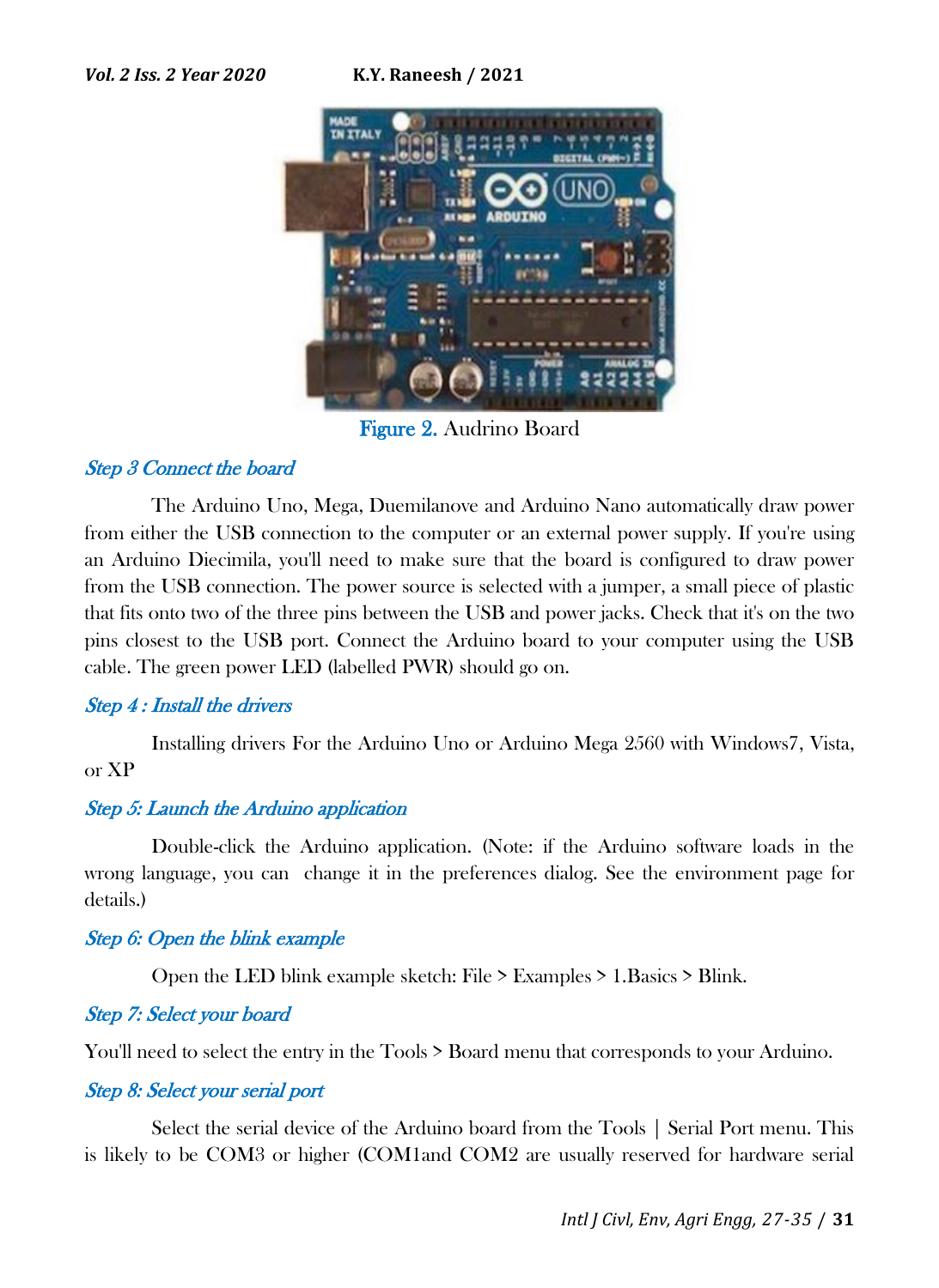ports). To find out, you can disconnect your Arduino board and re-open the menu; the entry that disappears should be the Arduino board. Reconnect the board and select that serial port.

# Step 9 : Upload the program

Now, simply click the "Upload" button in the environment. Wait a few seconds-you should see the RX and TX leds on the board flashing. If the upload is successful, the message "Done uploading." will appear in the status bar.



Figure 3. Circuit Board

Algorithm for Arduino nano board:

```
Int sensor pin=A0
Int output_value;
Void_steup()
{
Serial.begin(500);
Serial.println("Reading
Delay(1000); 
}
Void_loop()
{
```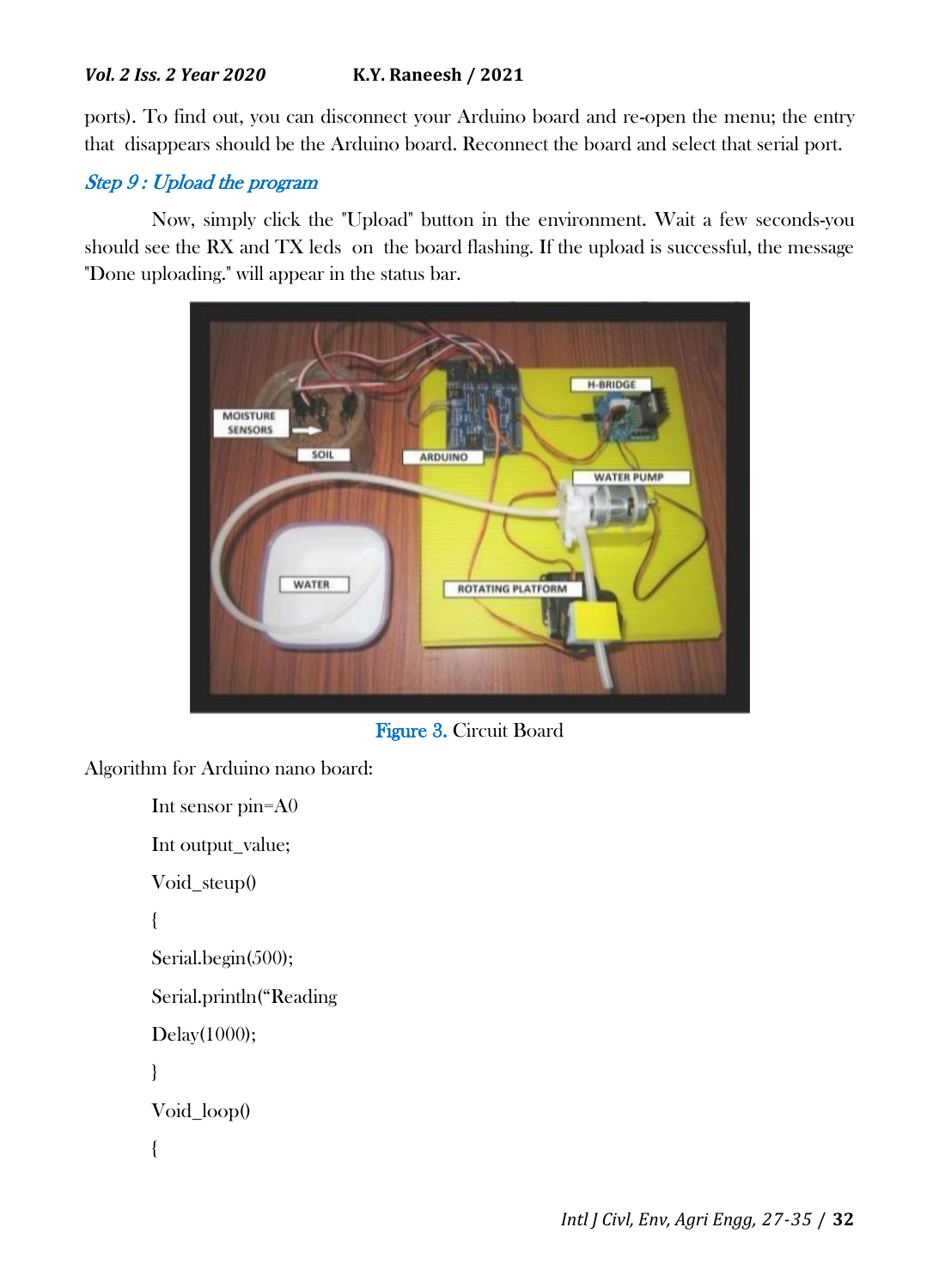```
Output_value=analogRead(>500,<1000)
Output_value=map(ouypuy13)
Serial.print("Moisture :
Serial.print(output value)
Delay(1000)
}
```
# Results and Discussions

Continuous increasing demand of food requires the control in highly specialized greenhouse vegetable rapid improvement in food production technology. In a production and it is a simple, precise method for country like India, where the economy is mainly based on irrigation. It also helps in time saving, removal of human agriculture and the climatic conditions are isotropic, still error in adjusting available soil moisture levels and to we are not able to make full use of agricultural resources. At the present era, the farmers have been using the conventional irrigation methods like manual control sprinklers, flood irrigation, basins, etc. The entire soil in this process consumes more water or surface is saturated and often stays wet long after irrigation. Such condition promotes infections by pests. Water can be perfectly applied if we use automatic micro irrigation is implemented using sensors. This irrigation system will prevent moisture stress in the plants and irrigation will take place only when there will is need for acute use of water resources.

Soil moisture is an important factor considered for plant growth, both on a small agricultural scale and in large scale modelling of land and atmosphere interaction. Vegetation always depend more on the moisture available at root zone level than on precipitation occurrence. Water budgeting for irrigation planning, as well as the actual scheduling of irrigation action, requires local soil moisture information. Microcontroller based irrigation of water in the soil proves to be a real time feedback control system of the soil water energy status. The relation which monitors and controls all the activities of drip between content and potential is not universal and depends on irrigation system efficiency. The automated irrigation system based on soil moisture using Arduino nano has been designed. Presence of every module has been reasoned out and placed carefully, thus contributing to the best working of the unit. The soil moisture sensor measures the moisture level of the crops. If the moisture level goes below the desired and limited level, the moisture sensor sends the signal to the Arduino nano board which triggers the water pump to turn and supply the water to the desired level. When the desired moidture level is reached the pumps is turned off. The model developed for soil moisture sensing of irrigation reduces soil erosion and nutrient leaching. The water consumption is low and manpower is reduced.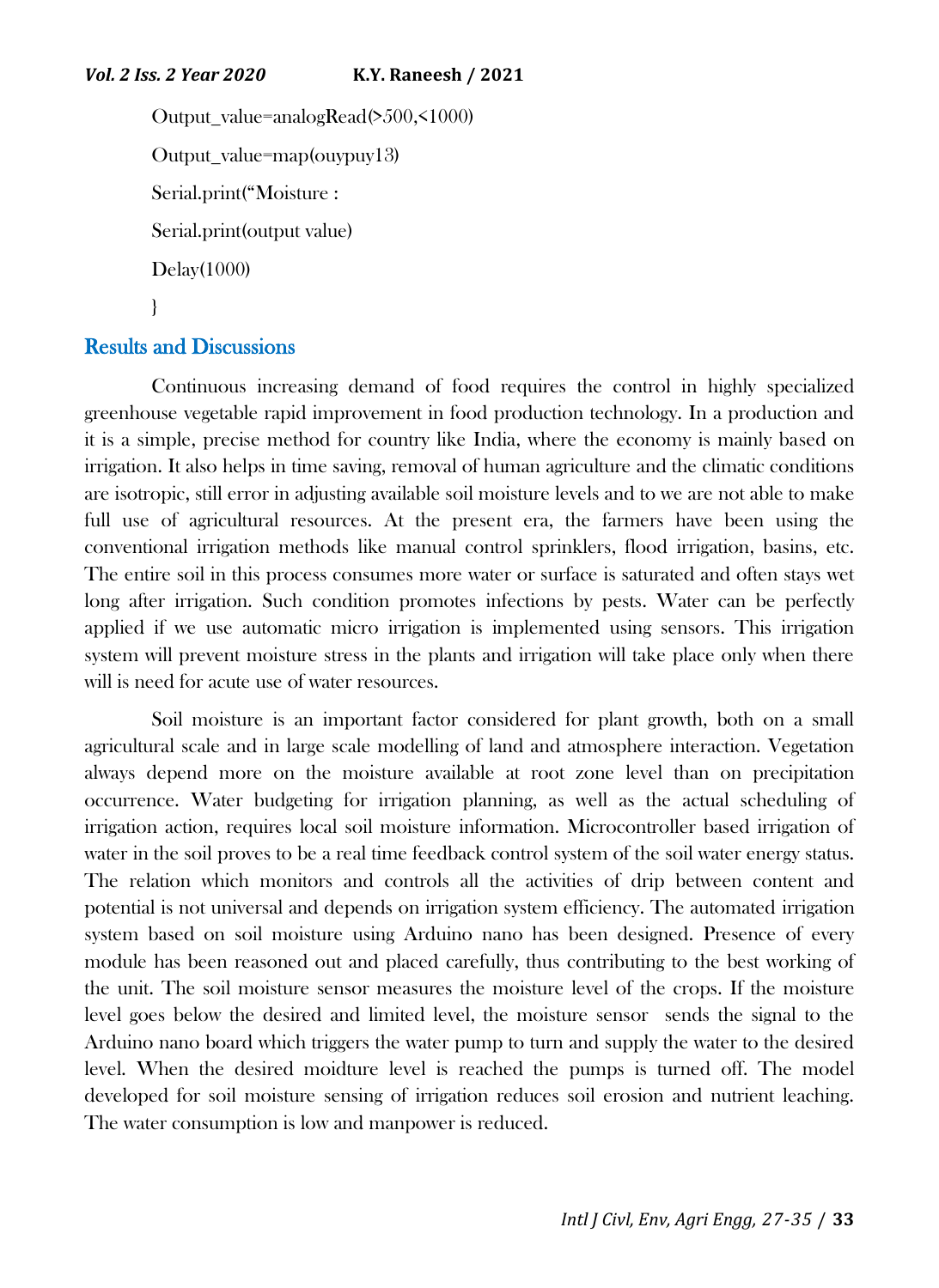## **Conclusions**

The project has been developed by integrated features of all the hardware components and software used. Presence of every module has been reasoned out and placed carefully, thus contributing to the best working of the unit. Thus, the Arduino based automatic irrigation system has been designed and tested successfully. The system has been tested to function automatically. The moisture sensors measure the moisture level at the root zone level of the plants. If the moisture level is found to be below the desired level, the moisture sensor sends the signal to the Arduino board which triggers the Water Pump to turn ON and supply the water to respective plant using the drip system. When the desired moisture level is reached, the system halts on its own and the Water Pump is turned OFF. Thus, the functionality of the entire system has been tested thoroughly and it is said to function successfully. A proper algorithm approach and use of micro controllers will help in designing the automated irrigation system for measurement and control of several crucial parameters for growth of plants. The final results obtained from the evaluation after sensing of parametric values needs to be definitive and precise. The cost of hardware and software involved in the operation can be made less if profit is to be achieved higher. Improvements in the controllers can be made less expensive and more reliable sensors can be developed for use in agricultural production.

#### References

- [1] J.G. Kolo, Design and Construction of an Automatic Power Changeover Switch, AU Journal of Technology, 11 (2007) 1-6.
- [2] P. Archana, R. Priya, Design and implementation of automatic plant watering system. International Journal of Advanced Engineering and Global Technology, 4 (2016) 1567-1570.
- [3] S.D. Gainwarm D. V. Rojatkar, Soil Parameters Monitoring with Automatic Irrigation System, International Journal of Science, Engineering and Technology Research(IJSETR), 4 (2015) 3817-3820.
- [4] V.R. Balaji M. Sudha , Solar Powered Auto Irrigation System, International Journal of Emerging Technology in Computer Science and Electronics (IJETCSE), 20 (2016) 203-206.
- [5] G. Parameswaran, K. Sivaprasath, Arduino Based Smart Drip Irrigation System Using IOT, presented at International Journal of Engineering Science and Computing
- [6] S.Reshma and B.A.Sarath Manohar Babu, Internet of things Based Automatic Irrigation System using Wireless Sensor Networks, presented at International Journal and Magazine of Engineering, Technology, Management and Research, vol-03, Issue-09, Sep-2016.
- [7] A.G. Smajstrla, R.C. Koo, (1986) Use of tensiometers for scheduling of citrus trickle irrigation, Proceedings of the Florida State Horticultural Society, 99 (1986) 51-56.